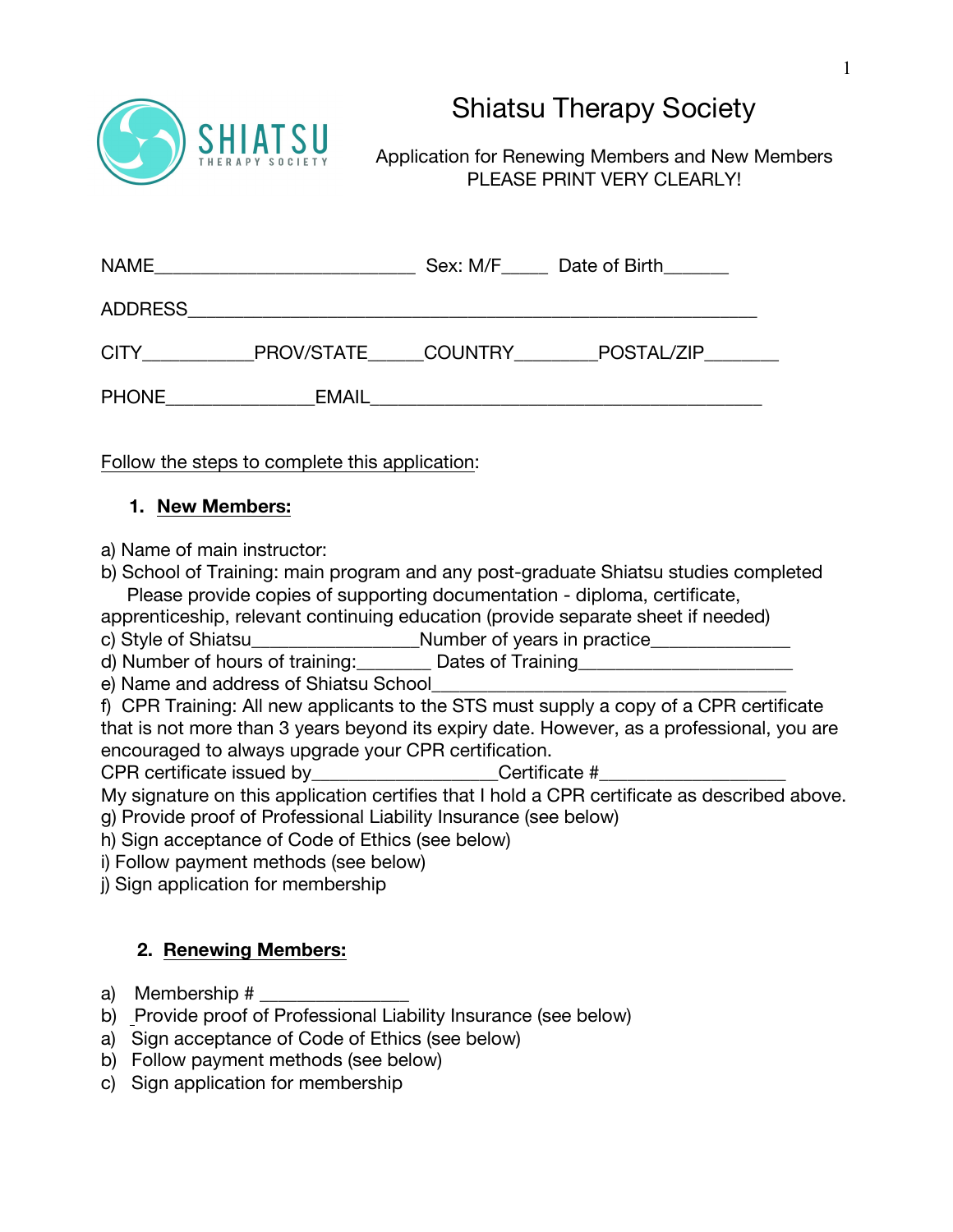## **TO BE COMPLETED BY NEW AND RENEWING MEMBERS:**

| Date of Application |  |
|---------------------|--|
|                     |  |

#### **Professional Liability Insurance:**

Name of Insurance Provider:\_\_\_\_\_\_\_\_\_\_\_\_\_\_\_\_\_\_\_\_\_\_\_\_\_\_\_\_\_\_\_\_\_\_\_\_\_\_\_\_\_\_\_\_\_\_\_

Policy Number:\_\_\_\_\_\_\_\_\_\_\_\_\_\_\_\_\_\_\_\_\_\_\_\_\_ Expiry Date\_\_\_\_\_\_\_\_\_\_\_\_\_\_\_\_\_\_\_\_\_\_\_\_\_\_\_\_\_

Liability Coverage Amount:

My Signature on this application below certifies that I hold valid and current liability insurance as described above. I further declare that I will not practice shiatsu therapy without valid professional liability insurance.

#### **Place of Practice: For listing on STS website directory:**

If you do not wish to have this information published on the S.T.S website, please check

here  $\Box$ 

| Business Name                                 | Business Name                         |
|-----------------------------------------------|---------------------------------------|
| Address_______________________________        |                                       |
| City/Prov/State_________________________      |                                       |
| Post/Zip Code__________________________       | Post/Zip Code________________________ |
| Business Phone <u>_______________________</u> |                                       |
|                                               | Web Address______________             |
|                                               |                                       |
| Nearest intersection                          | Nearest Intersection                  |
| Do you do house calls? If so, what area       |                                       |

**Code of Ethics**

All members of the STS are required to abide by the Code of Ethics. An Ethics Committee presides over this to ensure that the highest possible standards of the Shiatsu profession are upheld. A public complaints inquiry and review process is established to address any ethical concerns.

I,\_\_\_\_\_\_\_\_\_\_\_\_\_\_\_\_\_\_\_\_\_\_\_\_\_\_\_, have read (Insert Live Link Here) and agree to abide by the Code of Ethics and Principles of Practice, as outlined in the Ethics page of the STS website